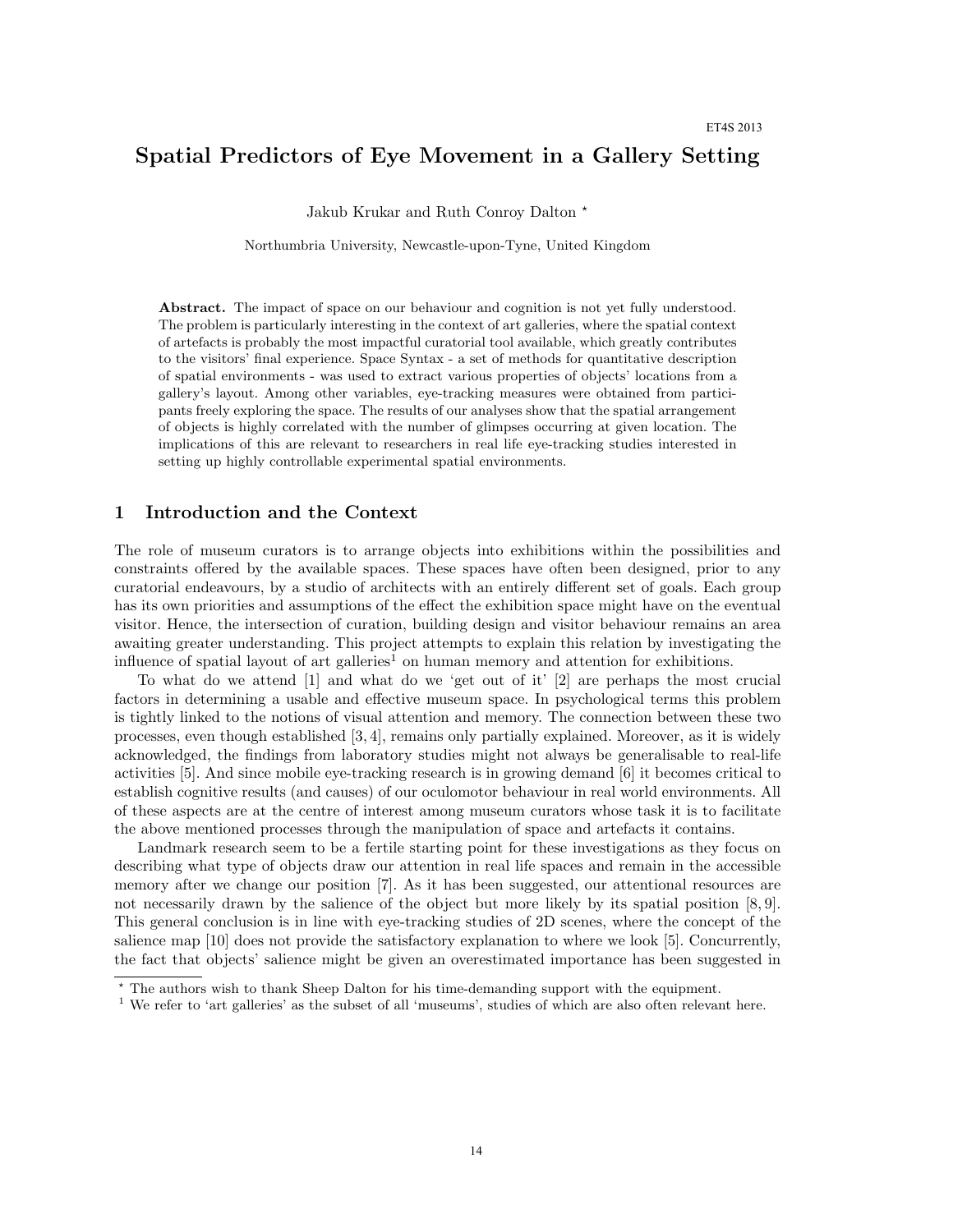the museum context [11]. Yet, it still would come as a surprising finding that what shapes our experience of a museum exhibition is more the 'spatial container' than the contents.

The environment of art galleries, compared to other everyday spaces we experience, is fairly deprived of visual distractors. Paintings hanging on the walls are intuitive and obvious candidates to fixate one's attention on - they are the reason we come to art galleries in the first place. As the result of this visual simplicity, the arrangement and configurational relationships between smaller parts of the larger space become the most powerful curatorial tool available [12]. This tool has been already shown to distinguish the way knowledge is transmitted by the exhibits [13], as well as facilitate the movement [14] and engagement [15] of the visitors. Experimental approach like the one we here present can enrich the long tradition of visitor studies conducted with observational methods and post-visit questionnaires [1]. Eye-tracking can reveal much more precise insights into what the visitors of an art gallery really saw. This, as we attempt to show, is largely affected by how the space was arranged for them.

# 2 Method

Thirty-two participants (13 female, mean age = 30.75,  $SD = 11.73$ ; one removed from the data analysis due to previous exposure to the space) divided into 2 groups individually explored a private art gallery wearing Tobii Glasses mobile eye-tracking device. Later, they undertook two unanticipated memory tests: a computer recognition task (where reaction times were recorded) and a test similar to the 'Tour Integration' task described in [16] - participants were given a printed layout of the visited space together with miniatures of the pictures seen inside and were asked to place them onto their recollected location.

Fourteen pictures (Fig. 1) were hung in the gallery, on the locations presented in Fig. 2. All participants saw the same pictures, but the sequence (i.e. placement at the specific location) was randomised for each person. Knowing what was the location of each picture in the gallery for the given participant allowed gaze movement and the subsequent memory test results to be coded in two ways, separately: as location-oriented variables (Which locations attracted more fixations; which **locations**' content was memorised better?), and as picture-oriented variables (Which of the pictures generated more fixations; which pictures were memorised better?).



Fig. 1. Pictures used in the study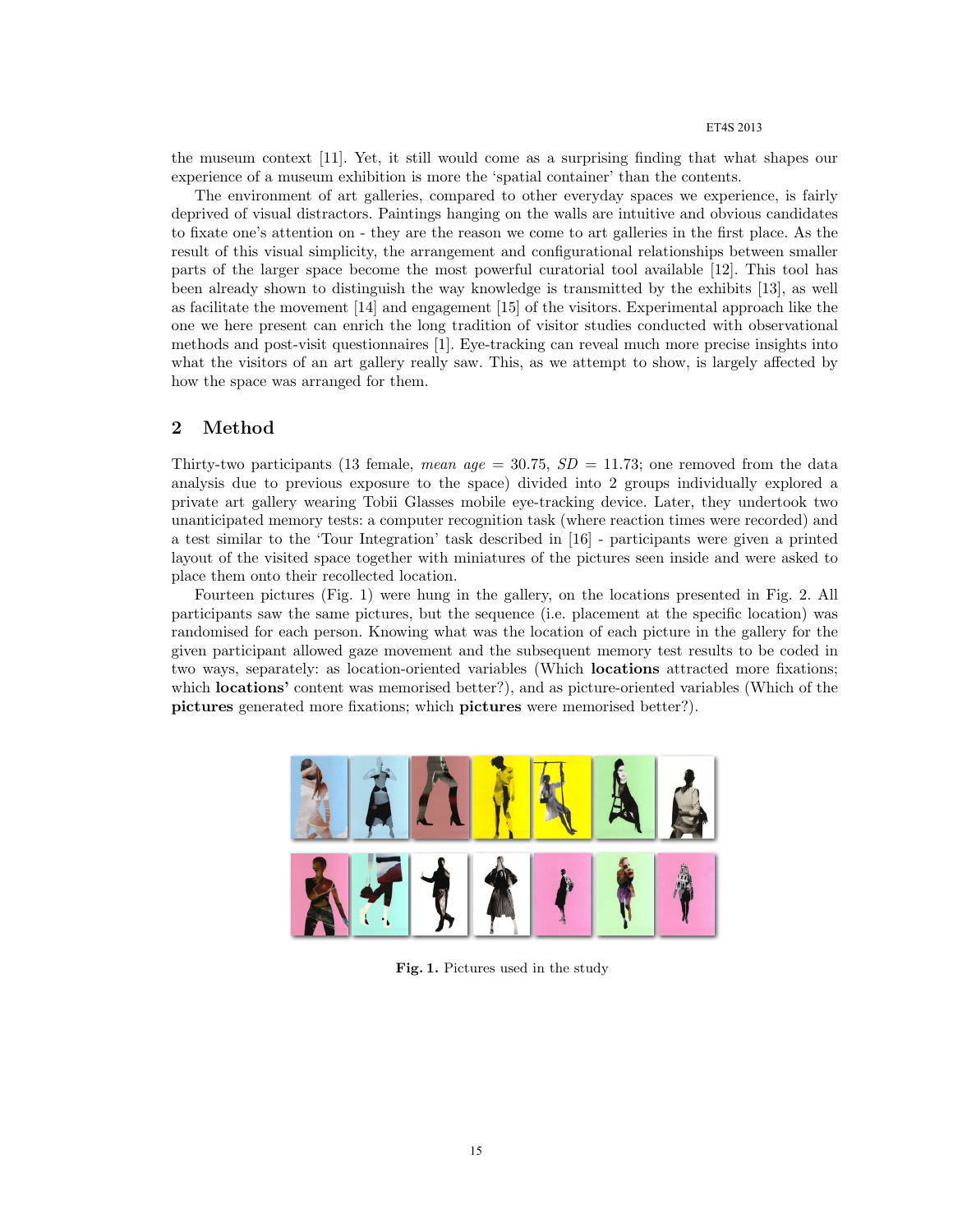

Fig. 2. Locations of the pictures in both conditions (Cond. 1 has a single picture located towards the centre of a wall, Cond. 2 has multiple pictures occuring at the same wall).

To investigate the relation between space and oculomotor behaviour in this paper, we focus mainly on the location-oriented variables. Analysed eye-tracking measures involved (mean values for each location were obtained):

- 1. total dwell time (defined as the sum of all fixation times within the picture's boundaries; linked previously to the meaning of the viewed area, its informativeness and interest [3], as well as the memory for object's position [4]);
- 2. normalised total dwell time as the percentage of the whole time spent inside the gallery;
- 3. number of dwells on each location (defined as the discrete number of times eyes' scanpath entered each object's boundaries and at least one fixation occurred; related to object's informativeness and the confidence levels in object recognition [3]);
- 4. normalised number of dwells for each location as the percentage of all dwells.

Space Syntax measures used are derived from the concept of the visibility graph [17] and Benedikt's formulation of the isovist [18]. For the Visibility Graph Analysis (VGA) [17] the layout of our gallery is divided into a small grid, and each of the grid's cells (equivalent to  $\sim 0.5$  m<sup>2</sup> in real space) can be treated as a node of a highly connected graph. For example, the number of other nodes which can be 'seen' by any single node (given the walls' constraints) contributes to that node's connectivity value. DepthMap 10.14.00b [19] was used for spatial analysis.

Another important concept used in the analysis is the isovist together with its properties [18]. An isovist is a 2D polygon bounding the area visible from a particular point (the centre point of each picture's location in this case). Purely geometrical characteristics of this polygon (such as its area) can be extracted. Point 2nd moment for example reflects the dispersion of isovist's perimeter [18], and APR (area/perimeter ratio) is a commonly accepted measure of jaggedness (although various transformations exist, e.g. [20]). We explain the crucial measures while discussing the results, but please refer to the original papers [17–19] for a detailed description.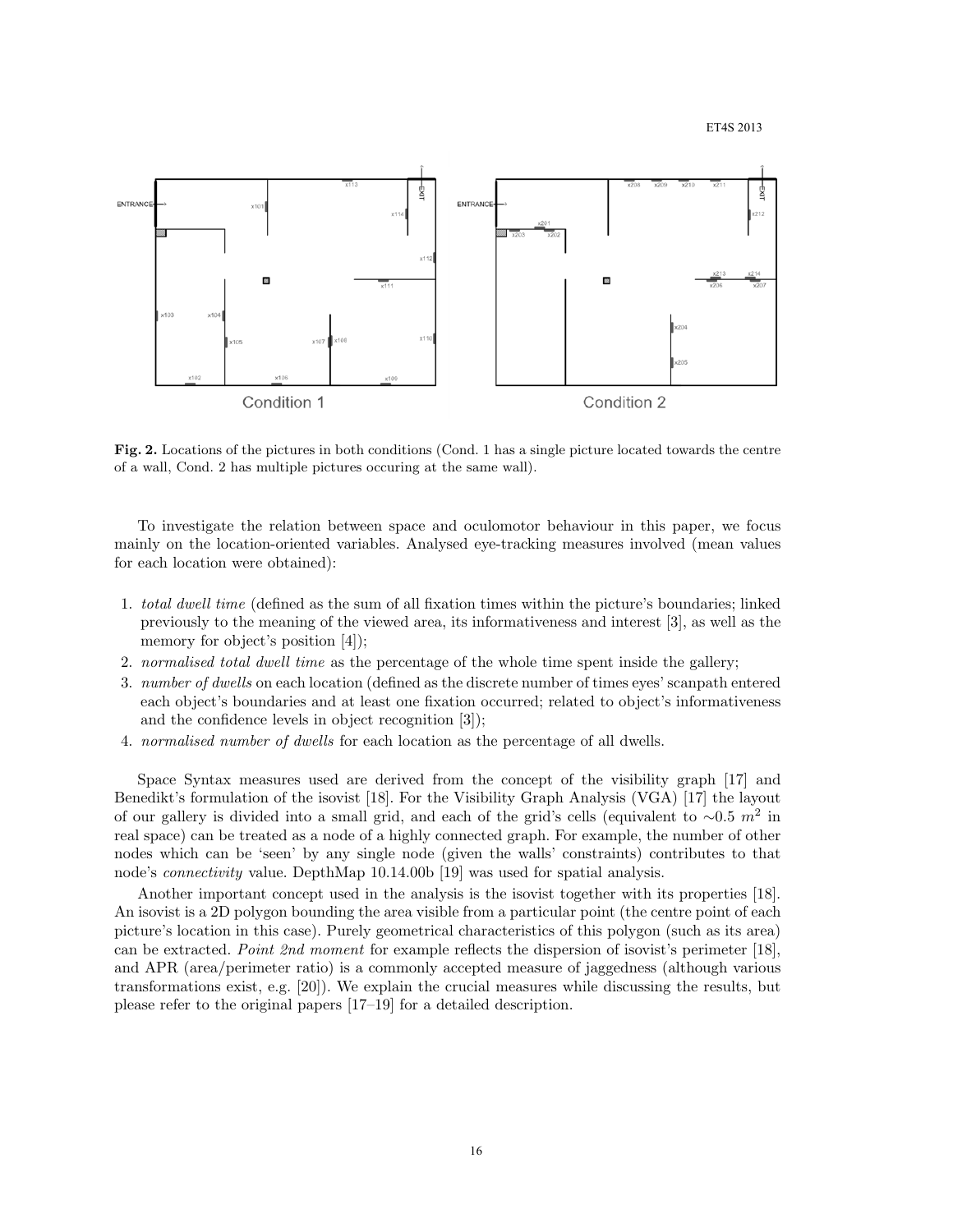### 3 Results

Four two-way ANOVAs with picture and condition as independent variables were conducted: one for each of the four eye-tracking dependent variables. Three of them (except *normalised number of* dwells) showed a significant effect of the condition at at least  $p < .05$ .

Table 1 and Table 2 present Pearson's Product-Moment Correlation values calculated separately for Cond. 1 (locations  $x101-x114$ ;  $N = 14$ ) and Cond. 2 (locations  $x201-x214$ ;  $N = 14$ ) as well as jointly for both conditions  $(N = 28)$ .

| <b>Table 1.</b> Pearson's Product-Moment Correlation values for Dwell Time; $^*p < 0.05$ ; $^{**}p < 0.01$ ; $^{**}p < 0.001$ |  |  |  |
|-------------------------------------------------------------------------------------------------------------------------------|--|--|--|
|-------------------------------------------------------------------------------------------------------------------------------|--|--|--|

|                               | Mean Total Dwell Time |          |           | Mean Normalised Total Dwell Time |          |          |  |
|-------------------------------|-----------------------|----------|-----------|----------------------------------|----------|----------|--|
|                               | $Cond.1+2$ Cond.1     |          | Cond.2    | $Cond.1+2$                       | Cond.1   | Cond.2   |  |
| Other Objects Within Isovist  | 0.14                  | $\Omega$ | $0.69**$  | 0.09                             | $-0.22$  | 0.51     |  |
| Visual Clustering Coefficient | $-0.03$               | 0.02     | $-0.24$   | $-0.1$                           | 0.09     | $-0.38$  |  |
| Visual Control                | $0.42*$               | $0.65*$  | 0.42      | $0.48*$                          | $0.63*$  | 0.45     |  |
| Visual Controllability        | $0.47*$               | 0.49     | $0.66**$  | $0.54***$                        | 0.51     | $0.64*$  |  |
| Visual Entropy                | $-0.40*$              | $-0.56*$ | $-0.07$   | $-0.23$                          | $-0.39$  | 0.04     |  |
| Visual Integration            | $0.57**$              | $0.62*$  | $0.64*$   | $0.57**$                         | $0.58*$  | $0.56*$  |  |
| Visual Mean Depth             | $-0.58**$             | $-0.64*$ | $-0.67**$ | $-0.60***$                       | $-0.60*$ | $-0.65*$ |  |
| Connectivity                  | $0.52**$              | $0.55*$  | $0.67**$  | $0.56***$                        | $0.55*$  | $0.63*$  |  |
| Isovist Area                  | $0.52**$              | $0.56*$  | $0.67**$  | $0.56**$                         | $0.56*$  | $0.63*$  |  |
| VCA Area                      | $0.43*$               | 0.4      | 0.48      | $0.58**$                         | $0.62*$  | 0.52     |  |
| Isovist Compactness           | $-0.39*$              | $-0.37$  | $-0.41$   | $-0.38*$                         | $-0.26$  | $-0.47$  |  |
| Isovist Max. Radial           | $0.46*$               | 0.32     | $0.57*$   | $0.54***$                        | 0.39     | $0.64*$  |  |
| Isovist Min. Radial           | 0.36                  | $0.56*$  | 0.49      | $0.47*$                          | 0.5      | $0.62*$  |  |
| Isovist Occlusivity           | $0.46*$               | 0.49     | 0.5       | $0.48**$                         | 0.44     | 0.53     |  |
| Isovist Perimeter             | $0.49**$              | 0.51     | $0.58*$   | $0.52**$                         | 0.45     | $0.59*$  |  |
| Point First Moment            | $0.54***$             | $0.58*$  | $0.67**$  | $0.60***$                        | $0.60*$  | $0.64*$  |  |
| Point Second Moment           | $0.56**$              | $0.58*$  | $0.67**$  | $0.61***$                        | $0.62*$  | $0.62*$  |  |
| Area/Perimeter Ratio (APR)    | $0.37*$               | 0.21     | $0.71**$  | $0.45*$                          | 0.3      | $0.65*$  |  |

## 4 Discussion and Conclusion

The results of ANOVA suggest the importance of spatial configuration in differentiating the visual experience of a gallery visit.

Those spatial variables which generated similar correlation values for both conditions are the most promising candidates for spatial predictors of eye-motion, as they seem to remain stable in different spatial settings. Connectivity and Isovist Area are essentially the same concepts calculated in two different ways [17, 18]. Their high correlation with number of dwells can be explained with regard to pure probability: assuming any random path through the studied environment and the biological constrains of our visual system, objects whose isovist covers a larger proportion of the area, are more likely to fall in sight. This event does not, however, determine the total length of such gaze and hence the correlation values with *total dwell time* are lower. Other factors (such as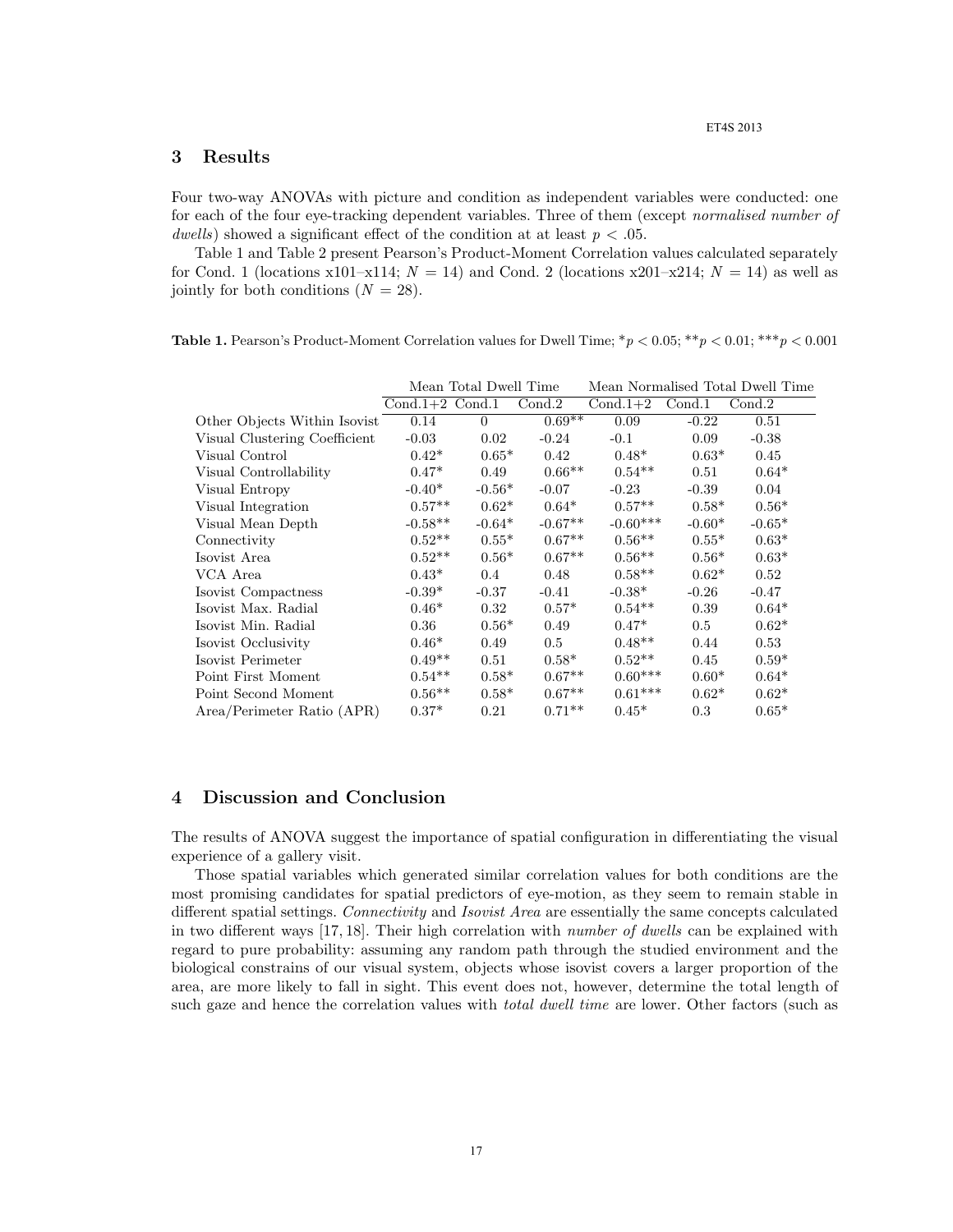**Table 2.** Pearson's Product-Moment Correlation values for Number of Dwells;  $\binom{*}{p}$  < 0.05;  $\binom{*}{p}$  < 0.01; \*\*\* $p < 0.001$ 

|                               | Mean No. of Dwells |            |            | Mean Normalised No. of Dwells |           |            |  |
|-------------------------------|--------------------|------------|------------|-------------------------------|-----------|------------|--|
|                               | $Cond.1+2$         | Cond.1     | Cond.2     | $Cond.1+2$                    | Cond.1    | Cond.2     |  |
| Other Objects Within Isovist  | 0.26               | 0.06       | $0.69**$   | $0.41*$                       | $-0.06$   | $0.71***$  |  |
| Visual Clustering Coefficient | $-0.01$            | 0.12       | $-0.22$    | $-0.11$                       | 0.12      | $-0.28$    |  |
| Visual Control                | $0.71***$          | $0.78***$  | $0.82***$  | $0.79***$                     | $0.76***$ | $0.86***$  |  |
| Visual Controllability        | $0.77***$          | $0.77**$   | $0.93***$  | $0.81***$                     | $0.69**$  | $0.91***$  |  |
| Visual Entropy                | $-0.34$            | $-0.47$    | $-0.1$     | $-0.27$                       | $-0.48$   | $-0.17$    |  |
| Visual Integration            | $0.80***$          | $0.82***$  | $0.84***$  | $0.78***$                     | $0.74**$  | $0.85***$  |  |
| Visual Mean Depth             | $-0.75***$         | $-0.84***$ | $-0.78***$ | $-0.74***$                    | $-0.78**$ | $-0.81***$ |  |
| Connectivity                  | $0.80***$          | $0.81***$  | $0.91***$  | $0.81***$                     | $0.73**$  | $0.90***$  |  |
| Isovist Area                  | $0.80***$          | $0.82***$  | $0.91***$  | $0.82***$                     | $0.74**$  | $0.90***$  |  |
| VCA Area                      | $0.84***$          | $0.84***$  | $0.90***$  | $0.82***$                     | $0.83***$ | $0.86***$  |  |
| Isovist Compactness           | $-0.44*$           | $-0.28$    | $-0.56*$   | $-0.45*$                      | $-0.3$    | $-0.61*$   |  |
| Isovist Max. Radial           | $0.60***$          | $0.65*$    | $0.55*$    | $0.59***$                     | $0.68**$  | $0.61*$    |  |
| Isovist Min. Radial           | 0.25               | 0.14       | 0.53       | 0.31                          | 0.09      | 0.47       |  |
| Isovist Occlusivity           | $0.59***$          | $0.56*$    | $0.65*$    | $0.61***$                     | $0.57*$   | $0.69**$   |  |
| Isovist Perimeter             | $0.68***$          | $0.62*$    | $0.79***$  | $0.70***$                     | $0.59*$   | $0.82***$  |  |
| Point First Moment            | $0.85***$          | $0.90***$  | $0.91***$  | $0.86***$                     | $0.84***$ | $0.90***$  |  |
| Point Second Moment           | $0.87***$          | $0.92***$  | $0.88***$  | $0.86***$                     | $0.89***$ | $0.87***$  |  |
| Area/Perimeter Ratio (APR)    | $0.60***$          | $0.53*$    | $0.76***$  | $0.60***$                     | 0.45      | $0.74**$   |  |

personal preference) might be at play in case of this variable. Taking into account Salience Rating of the investigated pictures (assessed in our separate study, not reported in this paper) suggests that objects' salience is not one of them.

In addition to *Isovist Area*, its version restricted to a 60 degree visibility cone was calculated, similarly to previous suggestions in spatial analyses of gallery settings [21]. This measure - here called Visibility Catchment Area (VCA) - attempts to capture the field of meaningful visibility and ignore the size of the area from which a picture cannot be seriously visually investigated or at least distinguished from other pictures. VCA generated a bit higher correlation values from Isovist Area, which is an empirical confirmation of its aforementioned theoretical advantage.

The highest correlation values for *number of dwells* was, however, reached by *Point Second Mo*ment (see definition above). This suggests, that it is not necessarily the pure size of the isovist, but also its shape that accounts for our visual behaviour. Although it must be noted that, in both of our layouts, *Isovist Area* was highly correlated with *Point Second Moment*  $(r = .93)$ , and this situation is not always true. Since *Point Second Moment* is a concept much worse described in the literature, we recommend *Isovist Area* and it's derivatives, such as *VCA* to be used as spatial predictors of visual behaviour. At the same time, shape of the isovist requires more thought, especially considering the fact that  $APR$ , which is a more commonly used measure of isovist jaggedness did not generate meaningful results in the case of our study.

Various isovist properties have been recently shown to predict the memorability of displayed words and images from public displays [22], navigational behaviour [20] and spatial decision making while viewing 2D scenes [23], so the discussion of the issue is ongoing.

Presented high correlation values between spatial predictors and oculomotor behaviour can have an important impact on the future research in mobile eye-tracking. Space Syntax can be a feasible